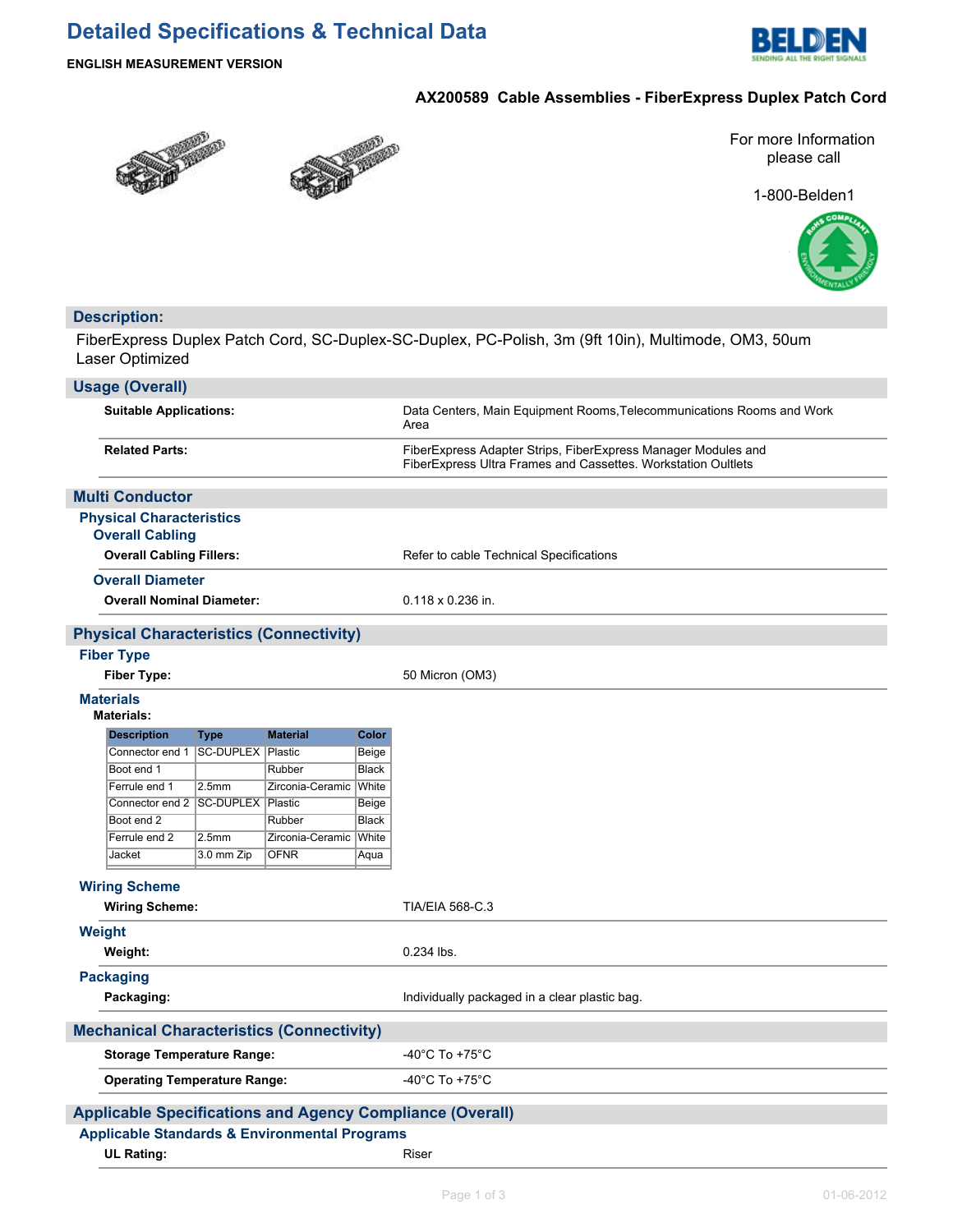# **Detailed Specifications & Technical Data**



### **ENGLISH MEASUREMENT VERSION**

# **AX200589 Cable Assemblies - FiberExpress Duplex Patch Cord**

| EU Directive 2002/95/EC (RoHS):       |                                      | Yes                                       |
|---------------------------------------|--------------------------------------|-------------------------------------------|
| EU RoHS Compliance Date (mm/dd/yyyy): |                                      | 01/01/2006                                |
|                                       | MII Order #39 (China RoHS):          | EUP 50                                    |
|                                       | <b>Telecommunications Standards:</b> | TIA 568 C.3                               |
|                                       | <b>Safety Listing:</b>               | ACA, Bi-national (UL/CSA) Standard Listed |
|                                       | <b>Suitability</b>                   |                                           |
|                                       | Suitability - Indoor:                | Yes                                       |

## **Transmission Characteristics (Connectivity)**

#### **Notes (Overall)**

## **Product Family**

#### **Product List:**

| <b>Description</b>                    | Belden Part Number Multimode -<br>OM1 - 62.5 um | Belden Part Number Multimode -<br>OM2 - 50 µm | Belden Part Number Multimode -<br>OM3 - 50 µm | Single-mode -<br>OS <sub>2</sub> |
|---------------------------------------|-------------------------------------------------|-----------------------------------------------|-----------------------------------------------|----------------------------------|
| Duplex Patch Cord                     |                                                 |                                               |                                               |                                  |
| $ST-ST - 2 m (6 ft.)$                 | 70102419                                        | AX200341                                      | AX200799                                      | AX200090                         |
| $ST-ST - 3 m (10 ft.)$                | 70102420                                        | AX200459                                      | AX200795                                      | AX200091                         |
| ST-ST - 5 m (16 ft.)                  | 70102447                                        | AX200413                                      | AX200800                                      | AX200092                         |
| 568SC-568SC - 2 m (6 ft.)             | AX200056                                        | AX200084                                      | AX200603                                      | AX200094                         |
| 568SC-568SC - 3 m (10 ft.)            | AX200057                                        | AX200082                                      | AX200589                                      | AX200095                         |
| 568SC-568SC - 5 m (16 ft.) AX200058   |                                                 | AX200280                                      | AX200624                                      | AX200096                         |
| LC duplex-LC duplex - 2 m<br>(6 ft.)  | AX200517                                        | AX200527                                      | AX200664                                      | AX200507                         |
| LC duplex-LC duplex - 3 m<br>(10 ft.) | AX200518                                        | AX200528                                      | AX200665                                      | AX200508                         |
| LC duplex-LC duplex - 5 m<br>(16 ft.) | AX200519                                        | AX200529                                      | AX200666                                      | AX200509                         |
| MTRJ-MTRJ - 2 m (6 ft.)               | AX101122                                        | AX101139                                      | AX200801                                      | AX101157                         |
| MTRJ-MTRJ - 3 m (10 ft.)              | AX101123                                        | AX101138                                      | AX200802                                      | AX101156                         |
| MTRJ-MTRJ - 5 m (16 ft.)              | AX101125                                        | AX101137                                      | AX200803                                      | AX101155                         |
| <b>Hybrid Patch Cord</b>              |                                                 |                                               |                                               |                                  |
| 568SC-ST - 3 m (10 ft.)               | AX200060                                        | AX200196                                      | AX200900                                      | AX200421                         |
| LC duplex-ST - 3 m (10 ft.)           | AX200699                                        | AX200695                                      | AX200809                                      | AX200698                         |
| LC duplex-568SC - 3 m<br>(10 ft.)     | AX200580                                        | AX200581                                      | AX200668                                      | AX200667                         |
| MTRJ-ST - 3 m (10 ft.)                | AX101133                                        | AX101151                                      | AX200810                                      | AX101166                         |
| MTRJ-568SC - 3 m (10 ft.)             | AX101128                                        | AX101143                                      | AX200797                                      | AX101161                         |
| Single-ended (pigtails)               |                                                 |                                               |                                               |                                  |
| ST-open - 2 m (6 ft.)                 | 70100390                                        | AX200458                                      | AX200811                                      | AX200097                         |
| SC-open - 2 m (6 ft.)                 | 70101714                                        | AX200192                                      | AX200653                                      | AX200098                         |
| LC-open - 2 m (6 ft.)                 | AX200657                                        | AX200658                                      | AX200660                                      | AX200659                         |
| $MTRJ(m)$ -open - 3 m (10<br>$ $ ft.) | AX101366                                        | AX101367                                      | AX200812                                      | AX101368                         |

#### **Related Documents:**

No related documents are available for this product

#### **Put Ups and Colors:**

| Item#<br><b>Weight</b><br>Putub.<br><b>Notes</b><br>olor<br>em Desc<br>snii |  |  |
|-----------------------------------------------------------------------------|--|--|
|-----------------------------------------------------------------------------|--|--|

Revision Number: 0 Revision Date: 05-12-2009

© 2012 Belden, Inc All Rights Reserved.

Although Belden makes every reasonable effort to ensure their accuracy at the time of this publication, information and specifications described herein are subject to error or omission and to change without notice, and the listing of such information and specifications does not ensure product availability.

Belden provides the information and specifications herein on an "AS IS" basis, with no representations or warranties, whether express, statutory or implied. In no event will Belden be liable for any damages (including consequential, indirect, incidental, special, punitive, or